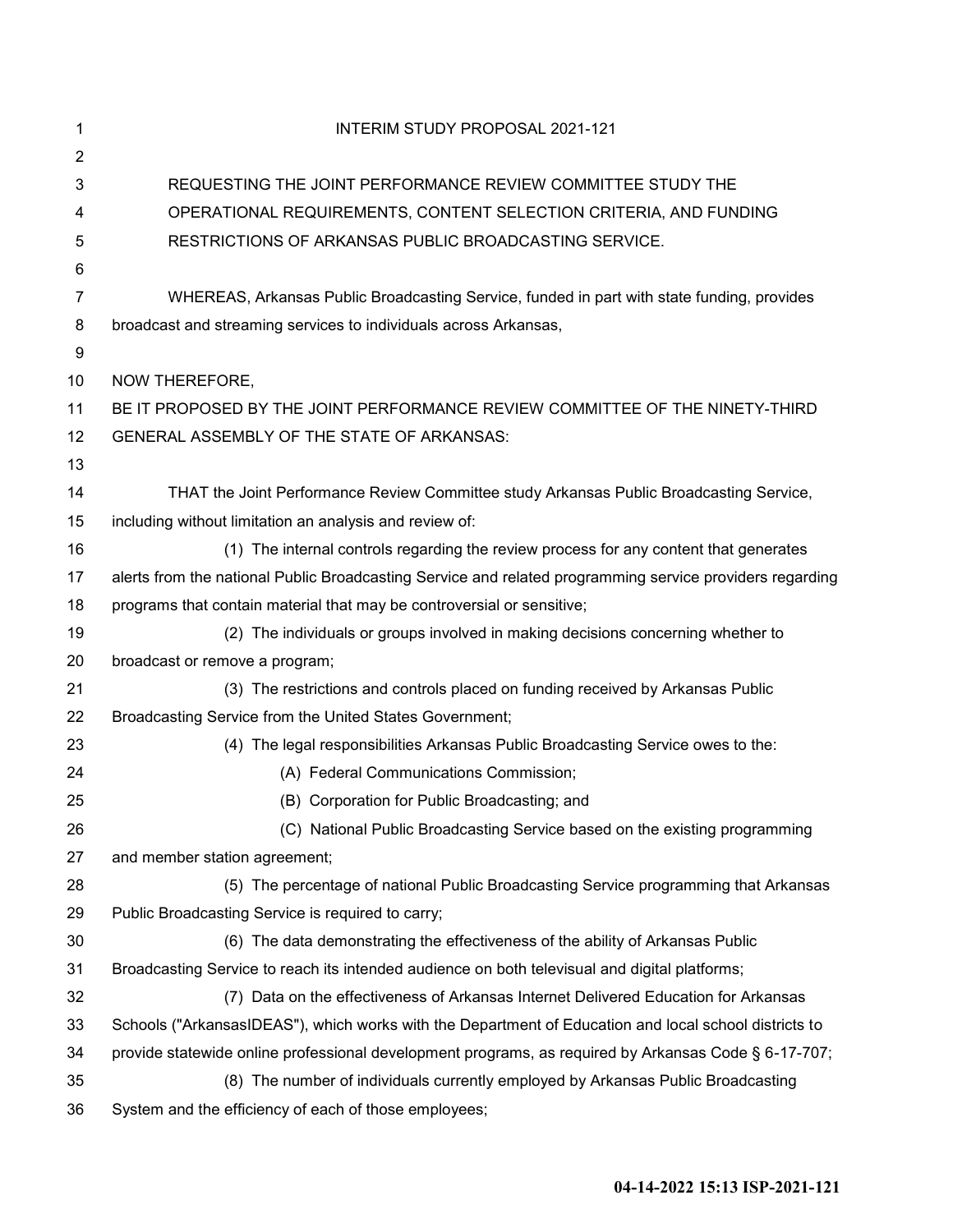| 1  | (9) The role of Arkansas Public Broadcasting Service and its broadcast towers as they                  |
|----|--------------------------------------------------------------------------------------------------------|
| 2  | relate to the public safety warning system, including without limitation the costs associated with the |
| 3  | maintenance and upkeep of the broadcast towers;                                                        |
| 4  | (10) All funding sources for Arkansas Public Broadcasting Service and the amounts                      |
| 5  | received from each funding source;                                                                     |
| 6  | (11) A list of all contracts Arkansas Public Broadcasting Service has with other state                 |
| 7  | entities;                                                                                              |
| 8  | (12) The guidelines currently in place for program scheduling; and                                     |
| 9  | (13) Arkansas Public Broadcasting Service's coverage of sports, including without                      |
| 10 | limitation:                                                                                            |
| 11 | (A) How the decision to cover high school sports in the State of Arkansas was                          |
| 12 | made;                                                                                                  |
| 13 | (B) Why high school sports were chosen for coverage over other activities and                          |
| 14 | topics;                                                                                                |
| 15 | (C) The previous or current existence of market viewership projections;                                |
| 16 | (D) The existence of market research, if any, that may have been conducted on                          |
| 17 | making the decision to cover high school sports, including without limitation associated results and   |
| 18 | information and the rationale behind this decision;                                                    |
| 19 | (E) Whether any post-broadcast research has been conducted that                                        |
| 20 | substantiates market viewership projections;                                                           |
| 21 | (F) Whether the marketing plan associated with the coverage of high school                             |
| 22 | sports has changed since its inception based on feedback or other data;                                |
| 23 | (G) Whether Arkansas Public Broadcasting Service established goals and                                 |
| 24 | objectives for its high school sports programming, including without limitation:                       |
| 25 | (i) A list of the goals established, if any;                                                           |
| 26 | (ii) An explanation regarding whether or not the established goals, if any,                            |
| 27 | were previously or have currently been met; and                                                        |
| 28 | (iii) Success ratings associated with the established goals, if any;                                   |
| 29 | (H) Whether achievable benchmarks previously were or have at any point been                            |
| 30 | established to measure the success of high school sports coverage since beginning such coverage,       |
| 31 | including without limitation whether any established benchmarks have been achieved;                    |
| 32 | (I) What the per-sport projection costs were before Arkansas Public                                    |
| 33 | Broadcasting Service began its high school sports coverage, including without limitation:              |
| 34 | (i) The original documents specifying per-sport projection costs; and                                  |
| 35 | (ii) The actual per-sport projection costs before the implementation of                                |
| 36 | high school sports coverage by Arkansas Public Broadcasting Service; and                               |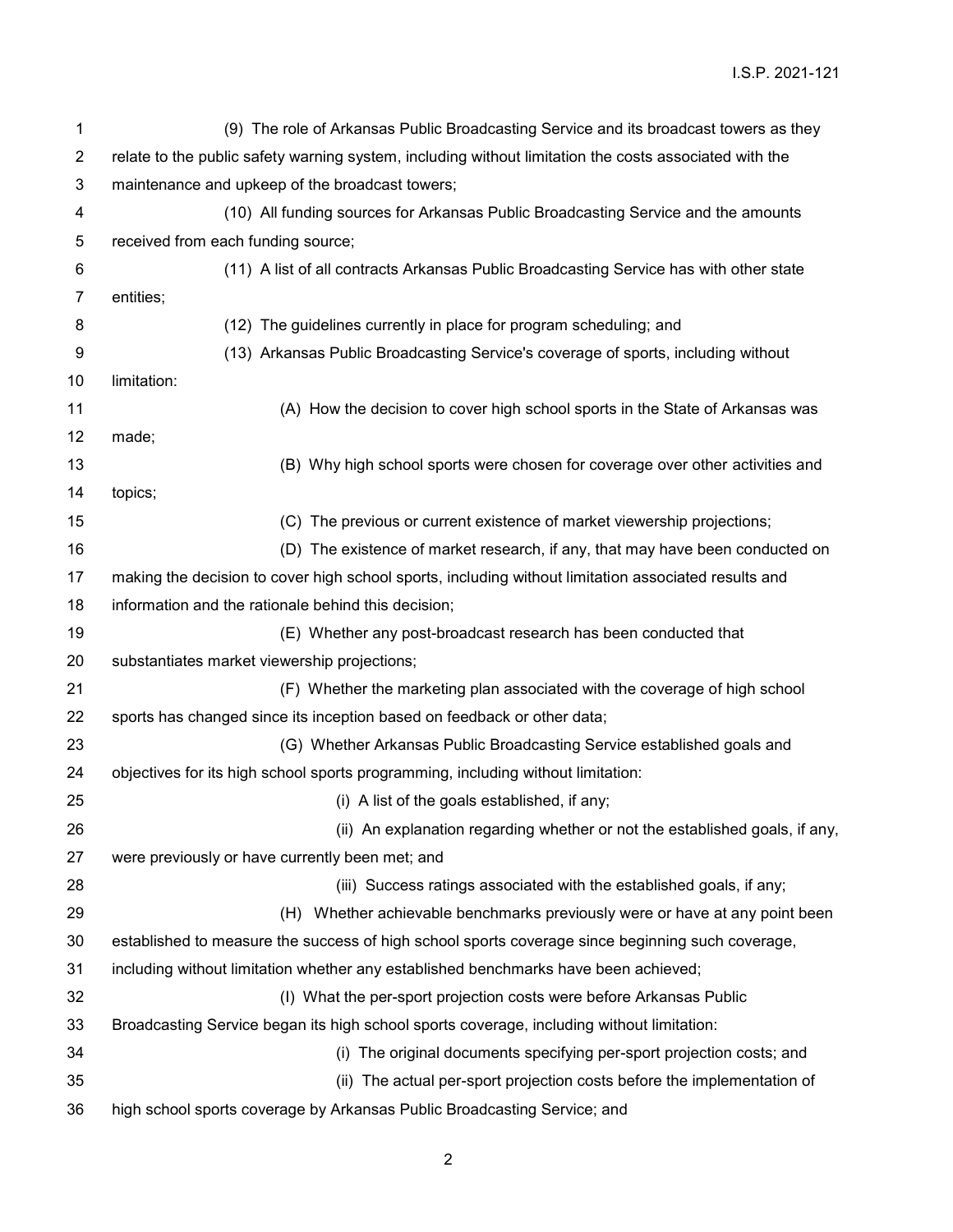| 1                | (J) What the per-sports analysis costs and return-on-investment are for sports                       |
|------------------|------------------------------------------------------------------------------------------------------|
| $\mathbf{2}$     | programming provided by Arkansas Public Broadcasting Service, including whether or not these figures |
| $\mathbf{3}$     | justify the costs associated with providing high school sports coverage.                             |
| $\overline{4}$   |                                                                                                      |
| 5                | Respectfully submitted,                                                                              |
| $\,6$            |                                                                                                      |
| $\boldsymbol{7}$ |                                                                                                      |
| $\bf 8$          |                                                                                                      |
| $\boldsymbol{9}$ | Senator Jimmy Hickey, Jr                                                                             |
| $10$             | District 11                                                                                          |
| 11               |                                                                                                      |
| 12               |                                                                                                      |
| 13               |                                                                                                      |
| 14               | Senator Dan Sullivan                                                                                 |
| 15               | District 21                                                                                          |
| 16               | Prepared by: TNL/TNL                                                                                 |
| 17               |                                                                                                      |
| 18               |                                                                                                      |
| 19               |                                                                                                      |
| 20               |                                                                                                      |
| 21               |                                                                                                      |
| 22               |                                                                                                      |
| 23               |                                                                                                      |
| 24               |                                                                                                      |
| 25               |                                                                                                      |
| 26               |                                                                                                      |
| 27               |                                                                                                      |
| 28               |                                                                                                      |
| 29               |                                                                                                      |
| $30\,$           |                                                                                                      |
| 31               |                                                                                                      |
| 32               |                                                                                                      |
| 33               |                                                                                                      |
| 34               |                                                                                                      |
| 35               |                                                                                                      |
| 36               |                                                                                                      |